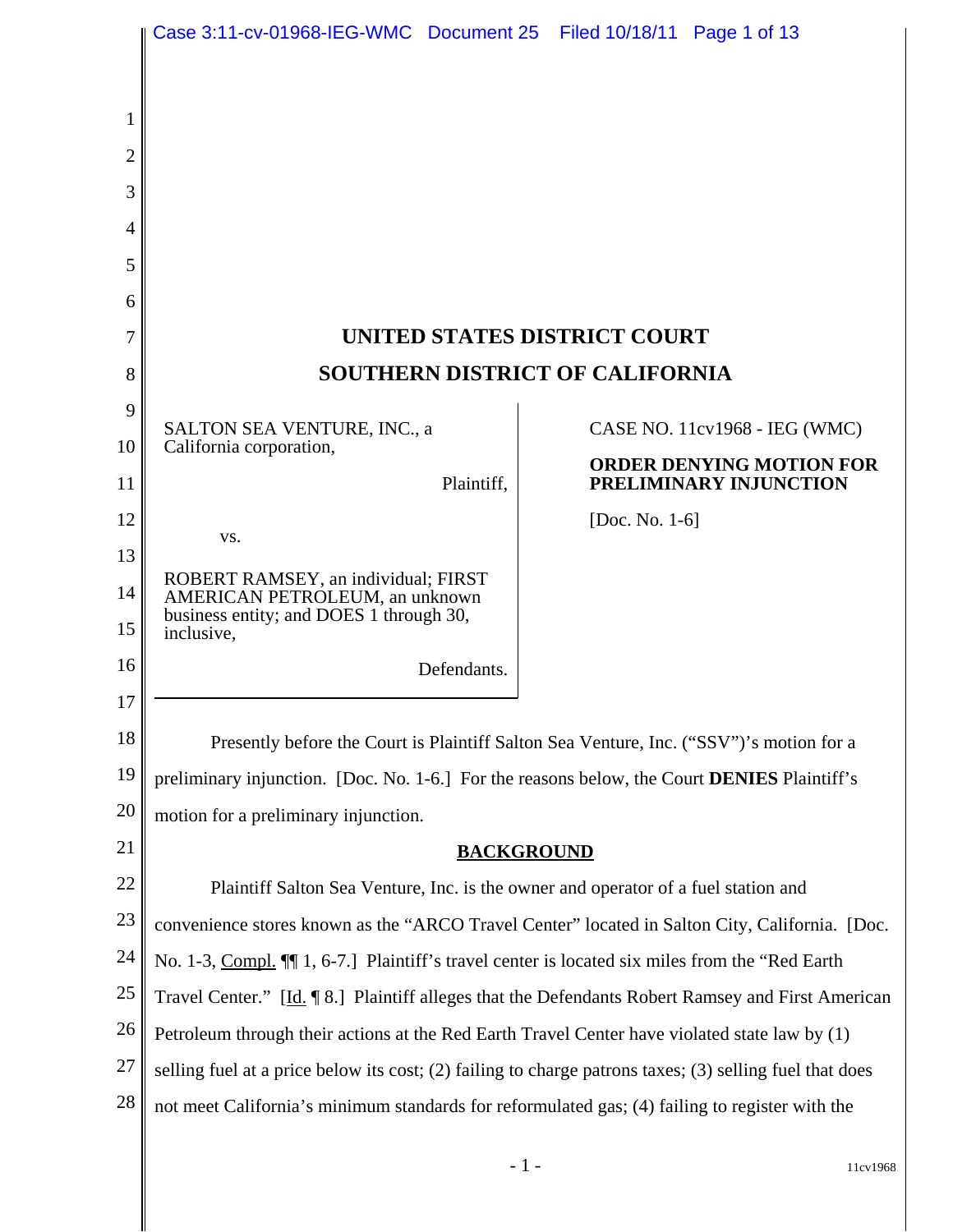### Case 3:11-cv-01968-IEG-WMC Document 25 Filed 10/18/11 Page 2 of 13

1 2 3 Secretary of State; (5) selling fuel at an anti-competitive price in order to put Plaintiff out of business; and (6) selling fuel at an anti-competitive price resulting in the loss of sale of Plaintiff's business. [Id. ¶¶ 10-49.]

4 5 6 7 8 9 10 11 The Red Earth Travel Center is owned by the Selnak-is Tem-Al Corporation ("the Selnak-is Corp."), which in turn is owned by the Torres-Martinez Band of Desert Cahuilla Indians (the "Torres-Martinez tribe"). [Doc. No. 18, Declaration of Rodney Bonner ("Bonner Decl.") ¶ 3.] The Torres-Martinez tribe is a federal recognized American Indian entity. See Indian Entities Recognized and Eligible to Receive Services From the United States Bureau of Indian Affairs, 75 Fed. Reg. 60,810, 60,813 (Oct. 1, 2010). [Bonner Decl. ¶ 2.] The Red Earth Travel Center is located on tribal trust land, and the Torres-Martinez tribe sells fuel and convenience stores items at the travel center to help support the tribal economy. [Id. ¶¶ 3, 7.]

12 13 14 15 16 17 18 19 The Torres-Martinez tribe has delegated some management authority at the travel center, regarding fuel only, to First American Petroleum. [Id. ¶ 4; Doc. No. 20, Declaration of Robert Ramsey ("Ramsey Decl.") ¶ 7.] First American Petroleum supplies all the fuel sold at the Red Earth Travel Center. [Ramsey Decl. ¶ 7.] First American Petroleum is owned and operated by Robert Ramsey. [Id. ¶ 3.] Mr. Ramsey is an enrolled member of the Confederated Tribes and Bands of the Yakama Nation ("the Yakama Nation"), and First American Petroleum is a corporation formed and licensed under the laws of the Yakama Nation. [Id. ¶¶ 2-3, Exs. A-B; Doc. No. 1, Notice of Removal ¶[ 10-11.]

20 21 22 23 24 25 26 27 On July 28, 2011, Plaintiff filed a complaint in Imperial county state court against Defendants Robert Ramsey and First American Petroleum alleging causes of action for: (1) violation of California Business and Professions Code § 17043; (2) violation of California Business and Professions Code § 17200; (3) declaratory relief; (4) injunctive relief; (5) common law unfair competition; (6) intentional interference with prospective business advantage; (7) negligent interference with prospective business advantage; and (8) civil conspiracy. [Compl.] Defendants removed the action to this Court on the basis of diversity jurisdiction. [Notice of Removal.]

28 ///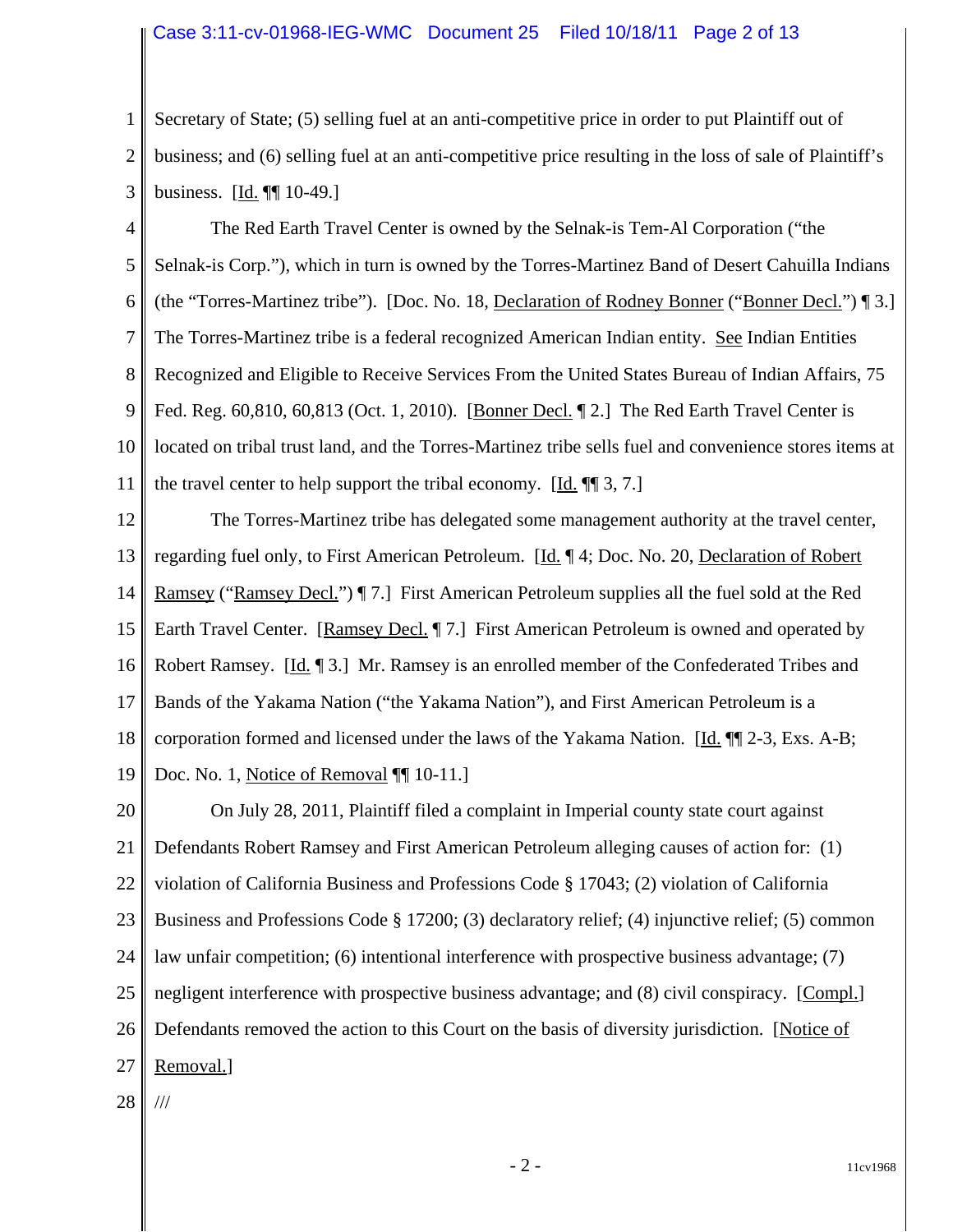|                     | Case 3:11-cv-01968-IEG-WMC Document 25 Filed 10/18/11 Page 3 of 13                                                                                                                                                                                                                                       |  |  |
|---------------------|----------------------------------------------------------------------------------------------------------------------------------------------------------------------------------------------------------------------------------------------------------------------------------------------------------|--|--|
|                     |                                                                                                                                                                                                                                                                                                          |  |  |
| 1                   | By the present motion, Plaintiff moves for a preliminary injunction enjoining:                                                                                                                                                                                                                           |  |  |
| $\overline{2}$<br>3 | Defendants Robert Ramsey, First American Petroleum and Does 1-30, inclusive,<br>and First American Petroleum's officers, directors, principals, agents, servants,<br>employees, attorneys, successors and assigns, representatives and all persons acting<br>in concert or participation with them from: |  |  |
| 4                   |                                                                                                                                                                                                                                                                                                          |  |  |
| 5                   | (1) selling fuel at 3089 Norm Niver Road, Thermal California, in the County of<br>Imperial ("Defendants' Fuel Station") at a price below First American Petroleum's<br>cost(s);                                                                                                                          |  |  |
| 6<br>7              | (2) selling fuel at Defendants' Fuel Station and failing to prepay, collect, and/or<br>remit the taxes and/or fees required by the law to be prepaid, collected and/or<br>remitted on the sale of said fuel; and                                                                                         |  |  |
| 8<br>9              | (3) selling fuel at Defendants' Fuel Station which does not comply with the<br>requirements for Reformulated Gasoline under California law.                                                                                                                                                              |  |  |
| 10                  | [Doc. No. 21-7, Proposed Order.]                                                                                                                                                                                                                                                                         |  |  |
| 11                  | <b>DISCUSSION</b>                                                                                                                                                                                                                                                                                        |  |  |
| 12                  | <b>Legal Standard for a Motion for Preliminary Injunction</b><br>I.                                                                                                                                                                                                                                      |  |  |
| 13                  | "A preliminary injunction is an extraordinary remedy never awarded as of right." Winter                                                                                                                                                                                                                  |  |  |
| 14                  | v. Natural Resources Defense Council, Inc., 129 S. Ct. 365, 376 (2008). "[P]laintiffs seeking a                                                                                                                                                                                                          |  |  |
| 15                  | preliminary injunction must establish that $(1)$ they are likely to succeed on the merits; $(2)$ they are                                                                                                                                                                                                |  |  |
| 16                  | likely to suffer irreparable harm in the absence of preliminary relief; (3) the balance of equities tips                                                                                                                                                                                                 |  |  |
| 17                  | in their favor; and (4) a preliminary injunction is in the public interest." Sierra Forest Legacy v.                                                                                                                                                                                                     |  |  |
| 18                  | Rey, 577 F.3d 1015, 1021 (9th Cir. 2009) (citing Winter, 129 S. Ct. at 374).                                                                                                                                                                                                                             |  |  |
| 19                  | The grant or denial of a preliminary injunction is reviewed for abuse of discretion. Am.                                                                                                                                                                                                                 |  |  |
| 20                  | Trucking Ass'ns, Inc. v. City of Los Angeles, 559 F.3d 1046, 1052 (9th Cir. 2009). "[A] district                                                                                                                                                                                                         |  |  |
| 21                  | court necessarily abuses its discretion when it bases its decision on an erroneous legal standard or                                                                                                                                                                                                     |  |  |
| 22                  | on clearly erroneous findings of fact." Id. "Stated differently, [a]s long as the district court [gets]                                                                                                                                                                                                  |  |  |
| 23                  | the law right, it will not be reversed simply because the appellate court would have arrived at a                                                                                                                                                                                                        |  |  |
| 24                  | different result if it had applied the law to the facts of the case." Id. (internal quotation marks                                                                                                                                                                                                      |  |  |
| 25                  | omitted).                                                                                                                                                                                                                                                                                                |  |  |
| 26                  | $\frac{1}{1}$                                                                                                                                                                                                                                                                                            |  |  |
| 27                  | ///                                                                                                                                                                                                                                                                                                      |  |  |
| 28                  | $/\!/ \!/$                                                                                                                                                                                                                                                                                               |  |  |
|                     |                                                                                                                                                                                                                                                                                                          |  |  |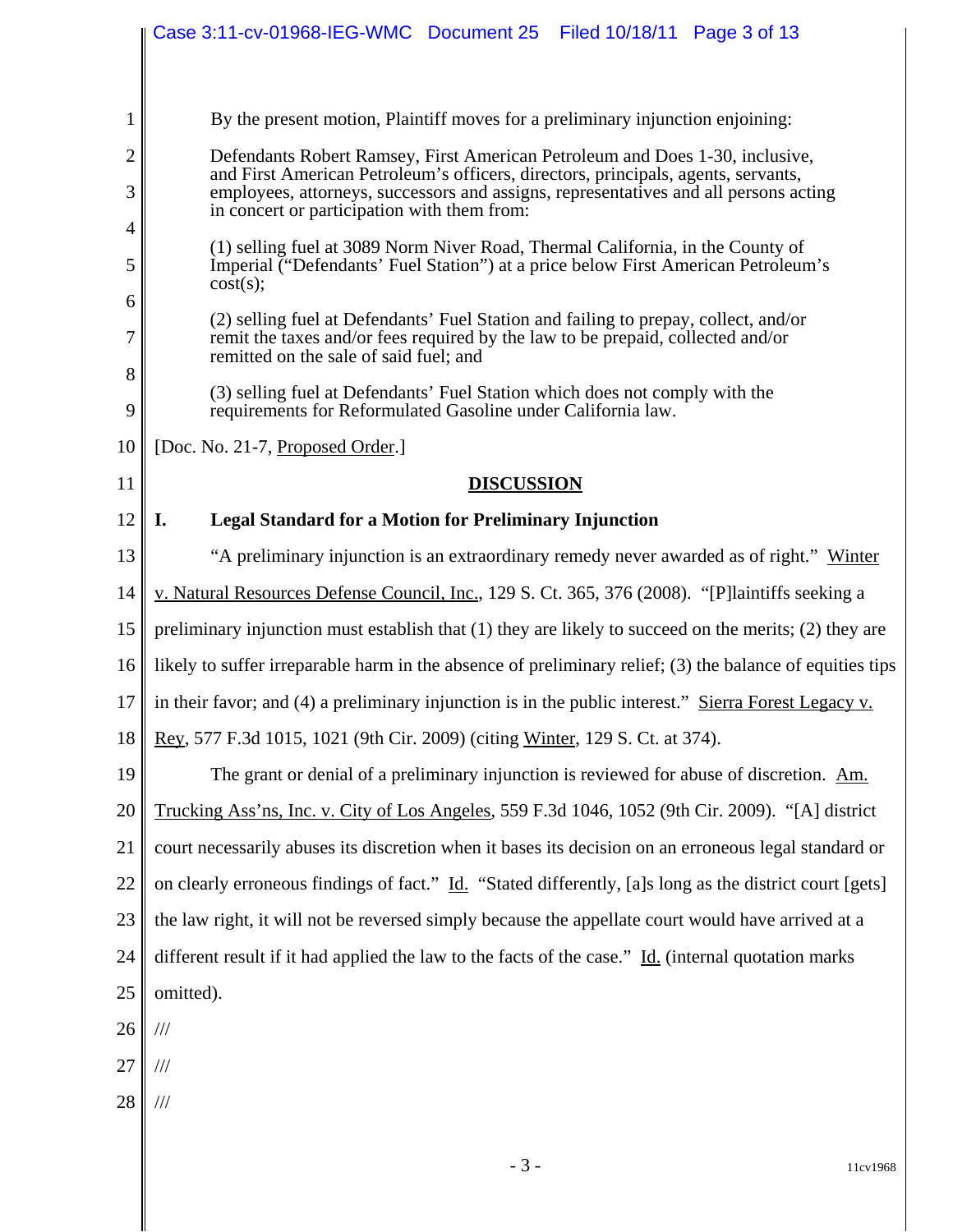| 1              | II.<br><b>Analysis</b>                                                                                                                                           |  |
|----------------|------------------------------------------------------------------------------------------------------------------------------------------------------------------|--|
| $\overline{2}$ | <b>Federal Rule of Civil Procedure 19</b><br>A.                                                                                                                  |  |
| 3              | Defendants argue that Salton Sea's entire lawsuit cannot be maintained because the                                                                               |  |
| $\overline{4}$ | Torres-Martinez tribe is a necessary party to this action, and joinder of the tribe would not be                                                                 |  |
| 5              | feasible because it is protected by tribal sovereign immunity. [Doc. No. 17, Def.'s Opp'n at 6-7.]                                                               |  |
| 6              | Plaintiff argues that Defendants have not met their burden of proving this defense. [Doc. No. 22,                                                                |  |
| 7              | $PL$ 's Reply at 5.]                                                                                                                                             |  |
| 8              | <b>Legal Standards</b><br><u>i.</u>                                                                                                                              |  |
| 9              | The framework for determining whether a party is necessary and indispensable is provided                                                                         |  |
| 10             | by Federal Rule of Civil Procedure 19. Am. Greyhound Racing, Inc. v. Hull, 305 F.3d 1015, 1022                                                                   |  |
| 11             | (9th Cir. 2002). Federal Rule of Civil Procedure 19 provides in relevant part:                                                                                   |  |
| 12             | (a) Persons Required to Be Joined if Feasible.                                                                                                                   |  |
| 13             | (1) Required Party. A person who is subject to service of process and<br>whose joinder will not deprive the court of subject-matter jurisdiction must            |  |
| 14             | be joined as a party if:                                                                                                                                         |  |
| 15             | (A) in that person's absence, the court cannot accord complete relief<br>among existing parties; or                                                              |  |
| 16<br>17       | (B) that person claims an interest relating to the subject of the action<br>and is so situated that disposing of the action in the person's absence              |  |
| 18             | may:                                                                                                                                                             |  |
| 19             | (i) as a practical matter impair or impede the person's ability<br>to protect the interest; or                                                                   |  |
| 20             | (ii) leave an existing party subject to a substantial risk of<br>incurring double, multiple, or otherwise inconsistent                                           |  |
| 21             | obligations because of the interest.                                                                                                                             |  |
| 22             | (b) When Joinder Is Not Feasible. If a person who is required to be joined if<br>feasible cannot be joined, the court must determine whether, in equity and good |  |
| 23             | conscience, the action should proceed among the existing parties or should be<br>dismissed. The factors for the court to consider include:                       |  |
| 24             | (1) the extent to which a judgment rendered in the person's absence might                                                                                        |  |
| 25             | prejudice that person or the existing parties;                                                                                                                   |  |
| 26             | (2) the extent to which any prejudice could be lessened or avoided by:                                                                                           |  |
| 27             | (A) protective provisions in the judgment;                                                                                                                       |  |
| 28             | (B) shaping the relief; or                                                                                                                                       |  |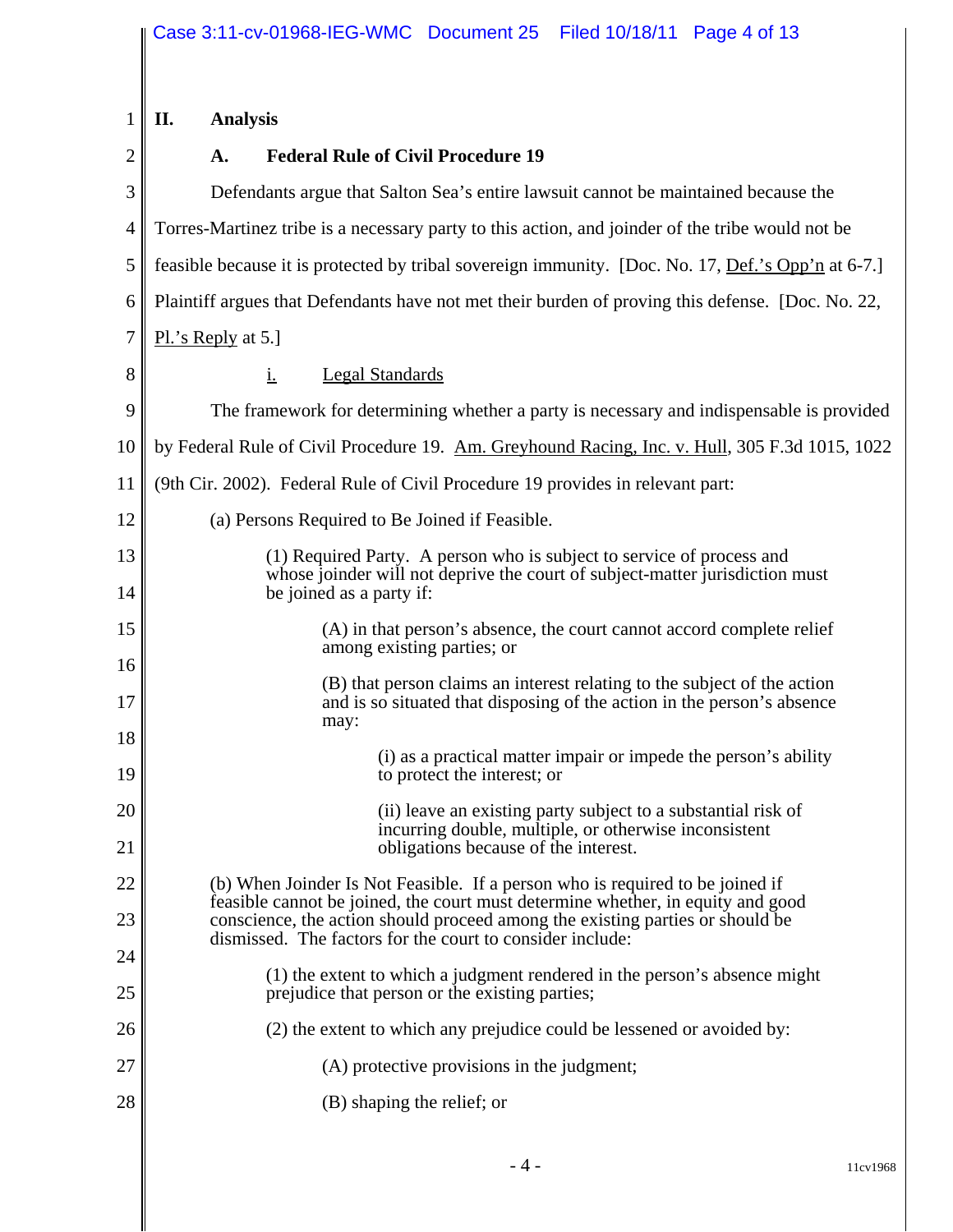|                | Case 3:11-cv-01968-IEG-WMC Document 25    Filed 10/18/11    Page 5 of 13                                 |  |  |
|----------------|----------------------------------------------------------------------------------------------------------|--|--|
| 1              | (C) other measures;                                                                                      |  |  |
| $\overline{2}$ | (3) whether a judgment rendered in the person's absence would be adequate;                               |  |  |
| 3              | and                                                                                                      |  |  |
| $\overline{4}$ | (4) whether the plaintiff would have an adequate remedy if the action were<br>dismissed for nonjoinder.  |  |  |
| 5              | In making a Rule 19 determination, a court engages in three successive inquiries. EEOC v.                |  |  |
| 6              | Peabody Western Coal Co., 610 F.3d 1070, 1078 (9th Cir. 2010). First, the court must determine           |  |  |
| 7              | whether a nonparty should be joined under Rule $19(a)$ . Id. If so, the second inquiry is for the        |  |  |
| 8              | court to determine whether joinder would be feasible. Id. Third, if joinder is not feasible, the         |  |  |
| 9              | court must determine whether the action can proceed without the absentee party or whether the            |  |  |
| 10             | action must be dismissed. Id.                                                                            |  |  |
| 11             | The absence of a necessary party may be raised at any stage in the proceedings and may be                |  |  |
| 12             | raised sua sponte by the court. CP Nat'l Corp. v. Bonneville Power Admin., 928 F.2d 905, 911-12          |  |  |
| 13             | (9th Cir. 1991). The moving party has the burden of persuasion in arguing for dismissal under            |  |  |
| 14             | Rule 19. Makah Indian Tribe v. Verity, 910 F.2d 555, 558 (9th Cir. 1990). Because "the burdens"          |  |  |
| 15             | at the preliminary injunction stage track the burdens at trial," the nonmoving party bears the           |  |  |
| 16             | burden to show a likelihood that its affirmative defense will succeed. Gonzales v. O Centro              |  |  |
| 17             | Espirita Beneficente Uniao do Vegetal, 546 U.S. 418, 429 (2006); accord. Perfect 10, Inc. v.             |  |  |
| 18             | Amazon.com, Inc., 508 F.3d 1146, 1158 (9th Cir. 2007).                                                   |  |  |
| 19             | <u>ii.</u><br>Should the Torres-Martinez Tribe be joined?                                                |  |  |
| 20             | Under Federal Rule of Civil Procedure $19(a)(1)(b)(i)$ , an entity is a necessary party if "that         |  |  |
| 21             | person claims an interest relating to the subject of the action and is so situated that disposing of the |  |  |
| 22             | action in the person's absence may: (i) as a practical matter impair or impede the person's ability      |  |  |
| 23             | to protect the interest." There is no precise formula for determining whether a particular nonparty      |  |  |
| 24             | should be joined under Rule 19(a). <b>EEOC</b> , 610 F.3d at 1081. The determination is heavily          |  |  |
| 25             | influenced by the facts and circumstances of each case. Id.                                              |  |  |
| 26             | Plaintiff's complaint and the present motion seek injunctive relief enjoining Defendants                 |  |  |
| 27             | and all persons acting in concert or participation with them from selling fuel at the Red Earth          |  |  |

28 Travel Center at a price below cost, without paying certain fees and taxes, and without complying

- 5 - 11cv1968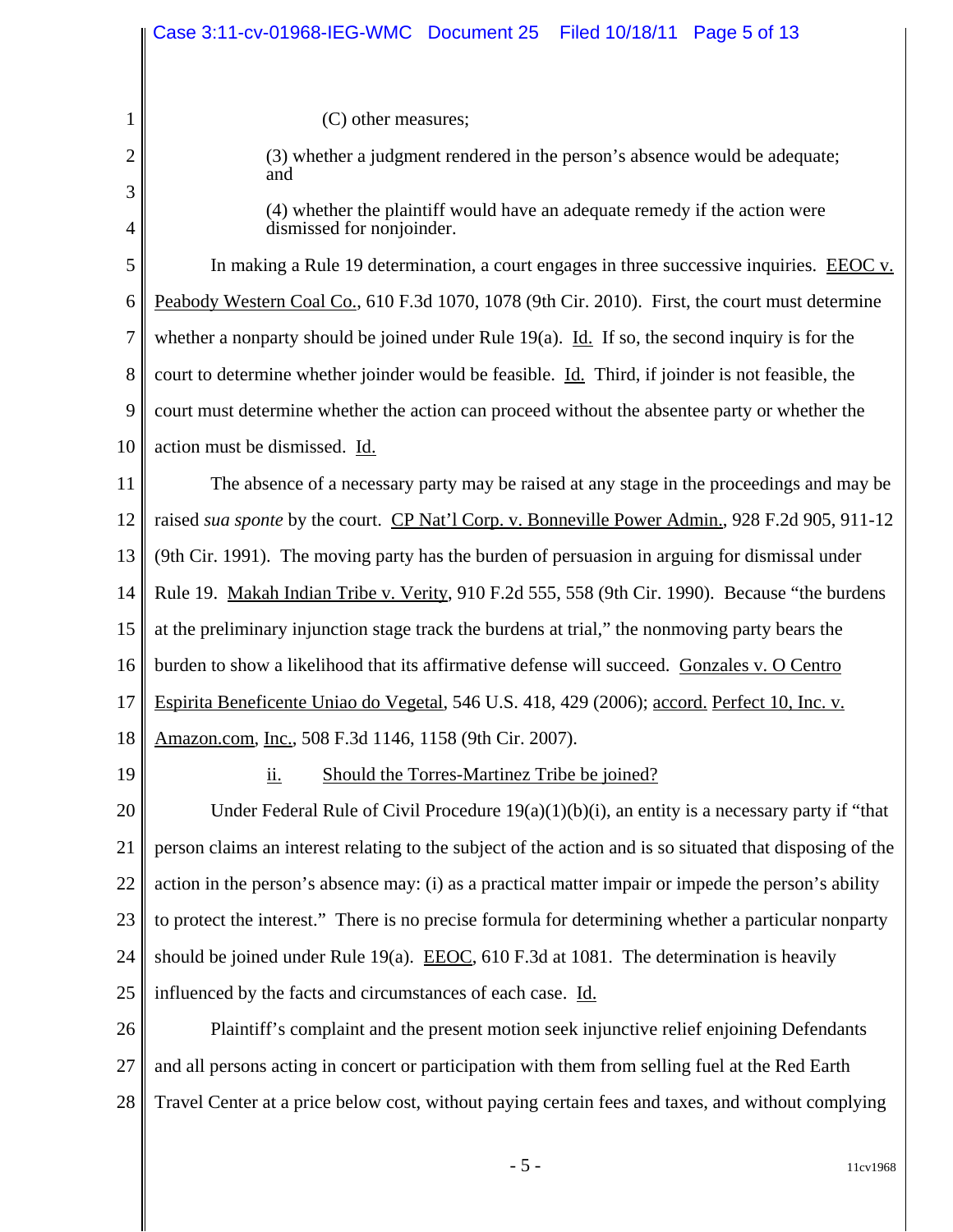1 2 3 4 with the requirements for reformulated gasoline under California law. [See Compl. ¶ 67-72; Doc. No. 1-6, Pl.'s Mot. at 3-5; Proposed Order.] Therefore, the complaint and the injunction seek to place restrictions on the sale of fuel at the Red Earth Travel Center, and the travel center is the subject of this action.

5 6 7 8 9 10 11 12 13 14 The Red Earth Travel Center is owned by the Selnek-is Corp., which is owned by Torres-Martinez tribe, on tribal trust land, and it helps support the tribe's economy. [Bonner Decl. ¶¶ 3, 7.] Therefore, the Torres-Martinez tribe and the Selnek-is Corp. have a substantial interest in the Red Earth Travel Center. Because Plaintiff's action seeks to place restrictions on the Torres-Martinez tribe and the Selnek-is Corp.'s ability to manage the travel center and sell fuel there to support the tribal economy, the present action has the potential to impair or impede that substantial interest. In addition, because Defendants have been delegated only some management authority over the travel center, their presence in this lawsuit might be insufficient to protect the Torres-Martinez tribe and the Selnek-is Corp.'s substantial interest as the owners of the travel center.

15 16 17 18 19 20 21 22 23 24 25 26 27 Plaintiff argues in response that it is only alleging that Defendant First American Petroleum is in charge of fuel sales at the travel center. [Doc. No. 22 at 5.] Plaintiff further argues that Defendants' contention that they do not own the travel center does not rebut Plaintiff's claims of illegality. [Id.] However, both of these arguments miss the relevant inquiry under Rule 19(a). Rule 19(a) is not concerned with whether the named defendants are properly implicated by the complaint. The relevant inquiry is whether plaintiff's complaint seeks relief that would impair or impede a nonparty's ability to protect its interests in the present action. FED R. CIV. P.  $19(a)(1)(b)(i)$ . Defendants have shown that Plaintiff's action is focused on the sale of fuel at the Red Earth Travel Center and would likely impair and impede the Torres-Martinez Tribe and the Selnek-is Corp.'s substantial interest in the travel center. Accordingly, the Torres-Martinez tribe and the Selnek-is Corp. are likely necessary parties under Rule 19(a) and should be joined to this action if feasible. ///

- 
- 28 ///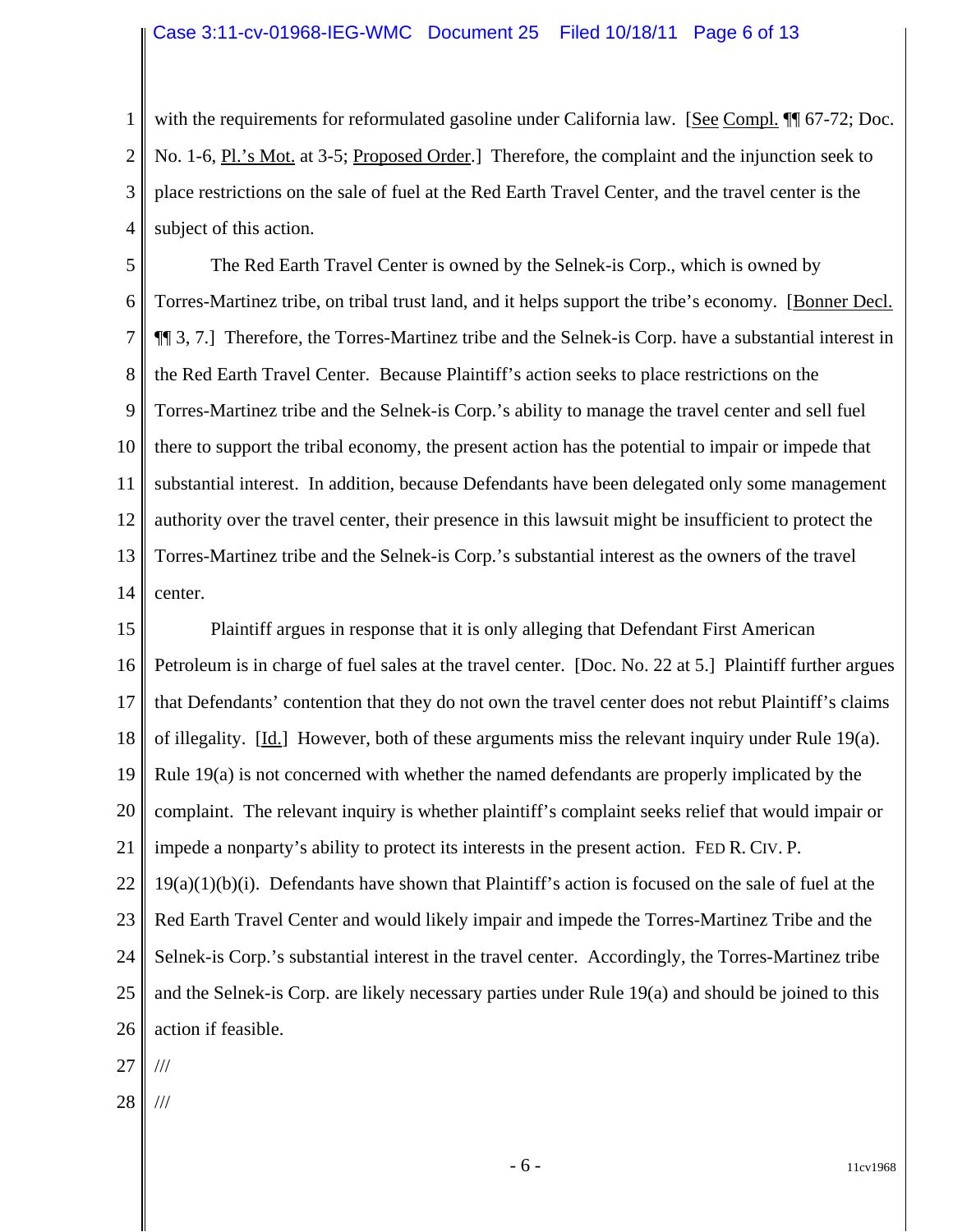2

1

## iii. Is Joinder of the Torres-Martinez tribe feasible?

3 4 5 6 7 "Sovereign immunity limits a federal court's subject matter jurisdiction over actions brought against a sovereign. Similarly, tribal immunity precludes subject matter jurisdiction in an action against an Indian tribe." Alvarado v. Table Mountain Rancheria, 509 F.3d 1008, 1015-16 (9th Cir. 2007). Sovereign immunity can be raised by a party at any time during judicial proceedings or by the court *sua sponte*. Cook v. AVI Casino Enterprises, Inc., 548 F.3d 718, 725 (9th Cir. 2008).

8 9 10 11 12 13 14 15 16 This immunity "extends to suits for declaratory and injunctive relief," and "is not defeated by an allegation that [the tribe] acted beyond its powers." Imperial Granite Co. v. Pala Band of Mission Indians, 940 F.2d 1269, 1271 (9th Cir. 1991). "Tribal sovereign immunity is not dependent on a distinction between on-reservation and off-reservation conduct nor is it dependent upon a distinction between the governmental and commercial activities." Ingrassia v. Chicken Ranch Bingo and Casino, 676 F. Supp. 2d 953, 956-57 (E.D. Cal. 2009); accord. Kiowa Tribe v. Manufacturing Techs., 523 U.S. 751, 754-55 (1998). A tribe's sovereign immunity extends both to tribal governing bodies and to tribal business entities which act as an arm of the tribe. Allen v. Gold Country Casino, 464 F.3d 1044, 1046 (9th Cir. 2006).

17 18 19 20 21 22 23 24 25 "Tribal sovereign immunity protects Indian tribes from suit absent express authorization by Congress or clear waiver by the tribe." Cook, 548 F.3d at 725; accord. Kiowa Tribe, 523 U.S. at 754. "There is a strong presumption against waiver of tribal sovereign immunity." Demontiney v. U.S. ex rel. Dept. of Interior, Bureau of Indian Affairs, 255 F.3d 801, 811 (9th Cir. 2001). "Any waiver must be unequivocal and may not be implied." Kescoli v. Babbitt, 101 F.3d 1304, 1310 (9th Cir. 1996); accord. Santa Clara Pueblo v. Martinez, 436 U.S. 49, 58 (1978) ("It is settled that a waiver of sovereign immunity cannot be implied but must be unequivocally expressed."). "The plaintiff bears the burden of showing a waiver of tribal sovereign immunity." Ingrassia, 676 F. Supp. 2d at 956-57.

26 27 28 As a federal recognized American Indian tribe, the Torres-Martinez tribe is likely entitled to tribal sovereign immunity. In addition, the Selnak-is Corp. is also likely entitled to tribal sovereign immunity. The Selnak-is Corp. is owned by the Torres-Martinez tribe, and the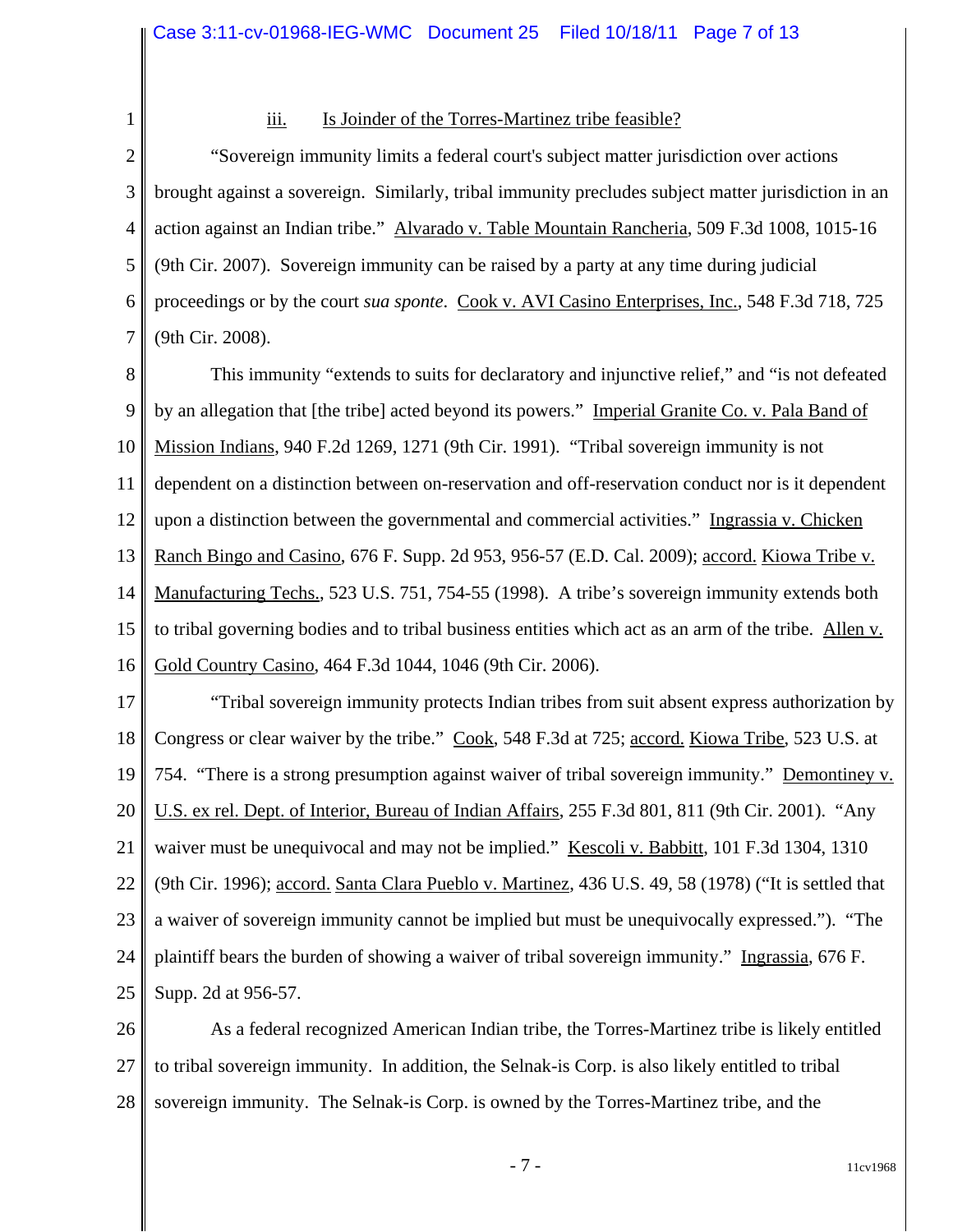#### Case 3:11-cv-01968-IEG-WMC Document 25 Filed 10/18/11 Page 8 of 13

1 2 3 corporation owns the Red Earth Travel Center, which is on tribal trust land and supports tribal economy. [Bonner Decl. ¶¶ 3, 7.] Therefore, the Selnak-is Corp. is likely a tribal business entity which acts as an arm of the tribe. See Cook, 548 F.3d at 725; Allen, 464 F.3d at 1046-47.

4 5 6 7 Plaintiff has presented no evidence or argument showing that the Torres-Martinez tribe or the Selnak-is Corp. has waived its sovereign immunity. Accordingly, the Court likely does not have subject matter jurisdiction over claims against the Torres-Martinez tribe or the Selnak-is Corp., and it would not be feasible to join them to this action.

8

9 10 11 12 13 14 15 16 iv. Should the Court proceed without the Tribe or dismiss Plaintiff's claims? Because joinder of the Torres-Martinez tribe or the Selnak-is Corp. would not be feasible, the Court must determine whether "in equity and good conscience, the action should proceed among the existing parties or should be dismissed." FED. R. CIV. P. 19(b). Rule 19(b) provides four non-exclusive factors for the court to consider in making this determination. Philippines v. Pimentel, 553 U.S. 851, 862 (2008). The four factors are: (1) prejudice to any party or to the absent party; (2) whether relief can be shaped to lessen prejudice; (3) whether an adequate remedy, even if not complete, can be awarded without the absent party; and (4) whether there exists an alternative forum. FED. R. CIV. P. 19(b).

17 18 19 20 21 The Ninth Circuit has noted that "when the necessary party is immune from suit, there may be 'very little need for balancing Rule 19(b) factors because immunity itself may be viewed as the compelling factor." Quileute Indian Tribe v. Babbitt, 18 F.3d 1456, 1460 (9th Cir. 1994). Nevertheless, a court should still apply Rule 19(b)'s four factors in determining whether to dismiss the action. Id.

22 23 24 25 26 27 28 Plaintiff's action seeks to place restrictions on the sale of fuel at the Red Earth Travel Center. [See Compl.] Therefore, the Torres-Martinez tribe and the Selnak-is Corp. would suffer severe prejudice by not being parties to an action that challenges their ability to sell fuel at their travel center and raise revenue to support the tribal economy. In addition, because the sale of fuel at the Red Earth Travel Center is the focus of Plaintiff's action, no partial remedy can be fashioned that would not implicate those interests or would eliminate the prejudice to those two non-parties. Further, adequate relief could not be awarded without including the Torres-Martinez tribe and the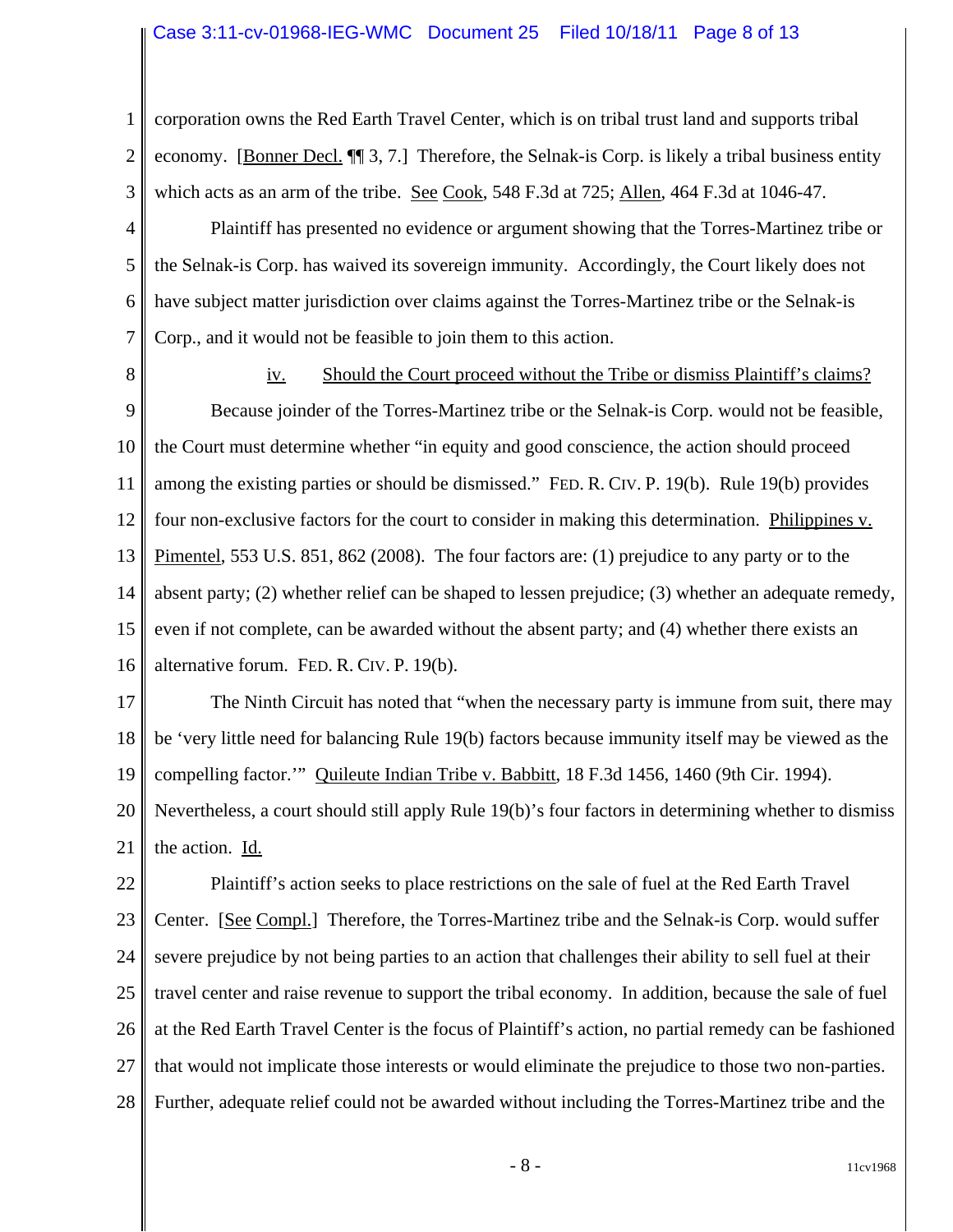1 2 Selnak-is Corp. as part of the injunction because they own and control the travel center at issue. Accordingly, the first three factors likely all favor dismissal of the action.

3 4 5 6 7 8 9 10 11 The only factor weighing in favor of maintaining the action is the lack of alternative forum for Plaintiff. However, "the 'lack of an alternative forum does not automatically prevent dismissal of a suit.'" Quileute Indian Tribe, 18 F.3d at 1460. Plaintiff's interest in litigation may be outweighed by a tribe's interest in maintaining its sovereign immunity. Id. With regard to the fourth factor, the Ninth Circuit has "regularly held that the tribal interest in immunity overcomes the lack of an alternative remedy or forum for the plaintiffs." Am. Greyhound Racing, 305 F.3d at 1025. Therefore, this factor alone does not outweigh the first three factors. Accordingly, Defendants have shown a likelihood of success on their defense that the Court should dismiss Plaintiff's claims pursuant to Federal Rule of Civil Procedure 19(b).

12 13

#### **B. The Likelihood of Success on Plaintiff's claims**

14 § 17043 1. Below Cost Sales in Violation of California Business and Professions Code

15 16 17 18 19 20 Plaintiff claims that Defendants have sold fuel at the Red Earth Travel Center at a price below their costs in violation of California Business and Professions Code § 17043. [Compl. ¶¶ 10-15, 50-57; Pl.'s Mot. at 3-4.] Section 17043 provides that "[i]t is unlawful for any person engaged in business within this State to sell any article or product at less than the cost thereof to such vendor, or to give away any article or product, for the purpose of injuring competitors or destroying competition." CAL. BUS. & PROF. CODE § 17043.

21 22 23 24 25 26 27 28 Plaintiff has not shown a likelihood of success on this claim because Plaintiff has provided no evidence of what Defendants' "costs" actually are. Plaintiff only alleges what it pays for fuel and refers to an unsubstantiated "wholesale market cost." [Compl. ¶ 10-15; Pl.'s Mot. at 3-4.] Plaintiff has also provided no evidence that Defendants have acted with intent to destroy Plaintiff's business, a required element of a claim under section 17043. See Bay Guardian Co. v. New Times Media LLC, 187 Cal. App. 4th 438, 456 (2010) ("Section 17043 does not make all sales below average total cost illegal *per se.* Instead, such sales must have been made for the purpose of injuring competitors or destroying competition." (quotation marks omitted)). Plaintiff argues that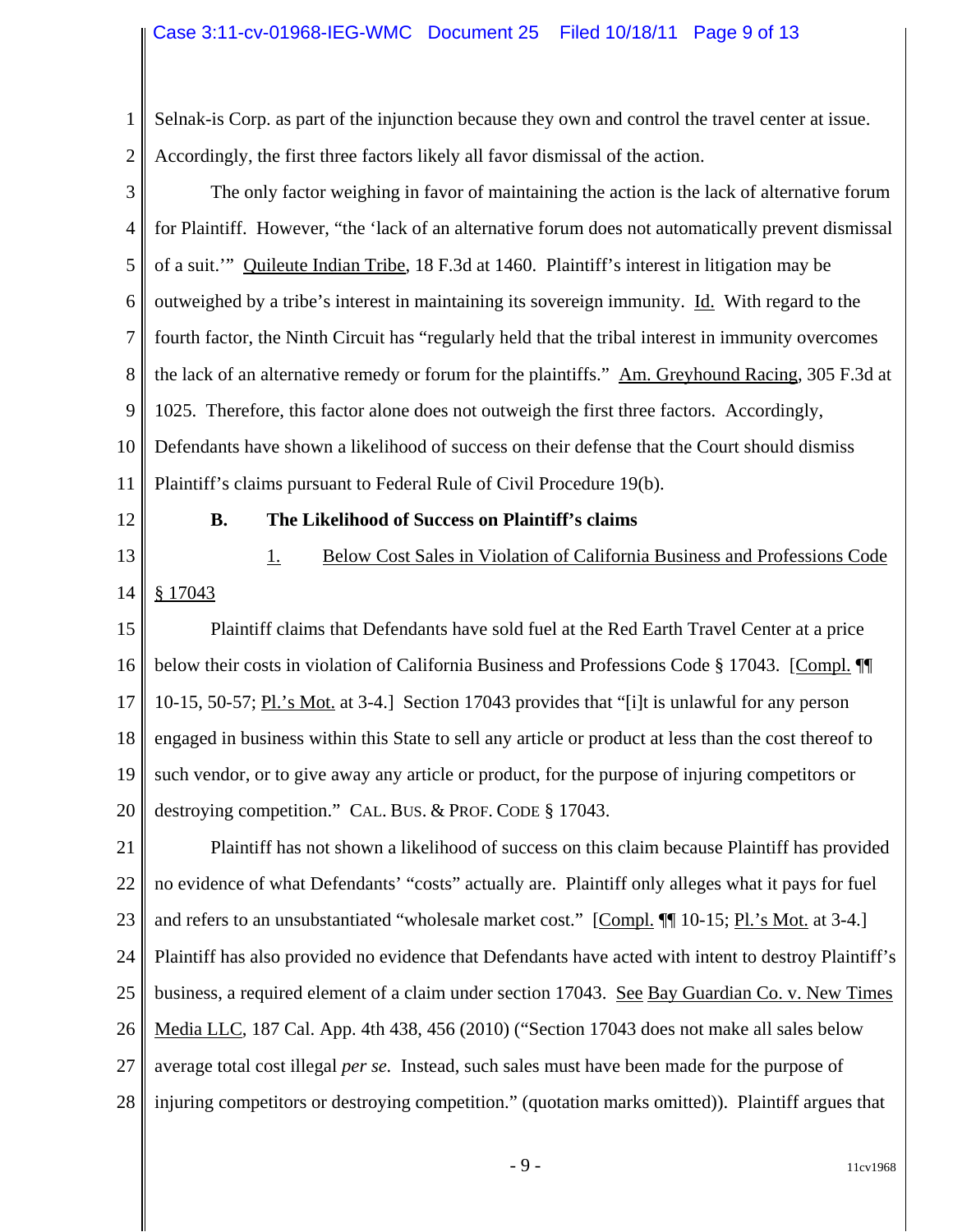1 2 3 4 evidence of specific intent is unnecessary to pursue a claim under section 17200 because it is a strict liability statute. [Pl.'s Reply at 4-5.] However, even assuming this is true, Plaintiff must still prove all the elements of section 17043 before it can use section 17043 as a predicate offense under the "unlawful" prong of section 17200.

5

## 2. Failure to Pay Taxes and Fees on Fuel

6 7 8 9 10 11 12 Plaintiff claims that Defendants have failed to collect and/or pay taxes and fees on fuel sold at the Red Earth Travel Center and fuel they import from Nevada and sell at the travel center in violation of California Revenue and Taxation Code §§ 7340, 7341, 7332, 7311, 60013, 60009, 60035, and 60010. [Compl. ¶¶ 16-27; Pl.'s Mot. at 4-5.] Plaintiff further claims that this gives Defendants an unfair business advantage in violation of the "unlawful" prong of California's Unfair Competition Law ("UCL"), California Business and Profession Code § 17200.<sup>1</sup> [Compl. 11] 58-62.]

13 14 15 16 17 With respect to fuel sold at the travel center, the Torres-Martinez tribe and the Selnak-Is Corp. as owners of the travel center have sovereign immunity from any claim for failure to pay and/or collect taxes and fees from its customers. See Kiowa Tribe, 523 U.S. at 755 (stating that "while [a state] may tax cigarette sales by a Tribe's store to nonmembers, the Tribe enjoys immunity from a suit to collect unpaid state taxes").

18 19 20 21 22 With respect to fuel imported into California, Defendants argue that they do not have to pay taxes and fees on fuel they import because First American Petroleum is a business licensed under the laws of the Yakama Nation and is protected by the Yakama Treaty of 1855. [Def.'s Opp'n at 11-13.] The treaty assures the Yakamas "the right, in common with citizens of the United States, to travel upon all public highways." Treaty with the Yakamas, Art. III, 12 Stat. 951,

- 23
- 24 25 26 27 28 <sup>1</sup> Defendants argue that the California Tax and Revenue Code and other state statutes relied on by Plaintiff do not provide for a private cause of action, and therefore, Plaintiff does not have standing to bring its UCL claims under the "unlawful" prong. [Def.'s Opp'n at 10-11, 13-14, 16.] However, this argument is without merit. "By proscribing 'any unlawful' business practice, 'section 17200 "borrows" violations of other laws and treats them as unlawful practices' that the unfair competition law makes independently actionable." Cel-Tech Communications, Inc. v. Los Angeles Cellular Telephone Co., 20 Cal. 4th 163, 180 (1999). A private plaintiff "may bring a UCL action even when 'the conduct alleged to constitute unfair competition violates a statute for the direct enforcement of which there is no private right of action." Kasky v. Nike, Inc., 27 Cal. 4th 939, 950 (2002).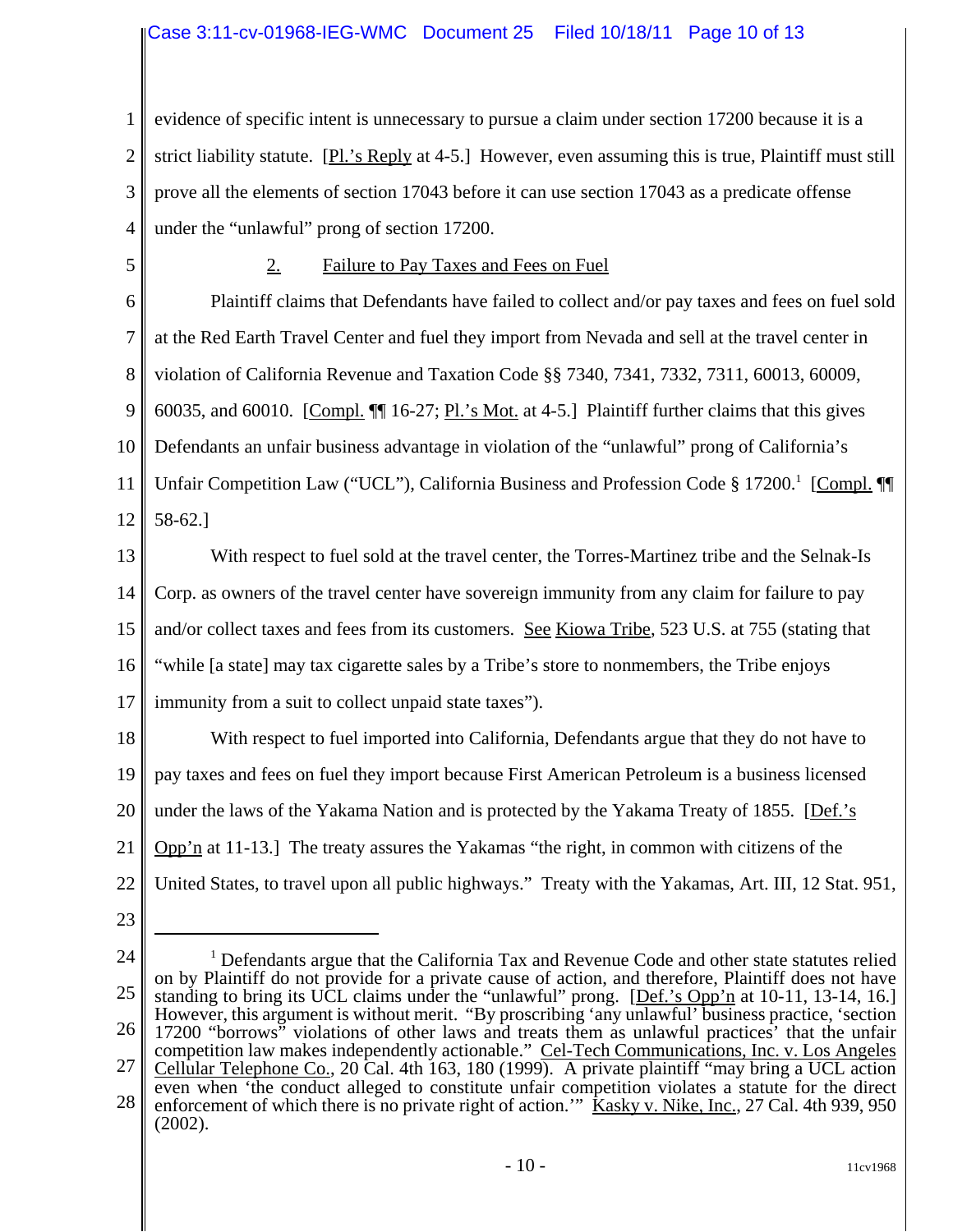1 2 3 4 5 953 (1855). The Ninth Circuit has held that this clause "must be interpreted to guarantee the Yakamas the right to transport goods to market over public highways without payment of fees for that use." Cree v. Flores, 157 F.3d 762, 769 (9th Cir. 1998); accord. United States v. Smiskin, 487 F.3d 1260, 1265 (9th Cir. 2007). Therefore, Defendants likely can import fuel over public highways without the payment of state taxes or fees.

6 7 8 9 10 11 12 13 14 15 16 17 18 19 In response to this argument, Plaintiff relies on a March 9, 2011 tax opinion issued by the California Board of Equalization ("BOE") ("the tax opinion"). [Pl.'s Mot. at 5, Ex. 2.] The tax opinion attempts to distinguish Cree and Smiskin by arguing that the fees in Cree were applied to the trucks transporting the goods not the goods themselves, and the restrictions in Smiskin were applied to the transportation of the goods not the goods themselves. [Id. Ex. 2 at 8.] However, the Court does not find any meaningful distinction between the present case and Smiskin. In Smiskin, the Ninth Circuit held that the Yakama treaty's clause prevented the state of Washington from placing restrictions on the Yakama's transportation of cigarettes. See Smiskin, 487 F.3d at 1265- 69. The tax opinion states that tax liability is imposed when Defendants import fuel into California. [Pl.'s Mot. Ex. 2 at 5.] Therefore, the state tax constitutes a restriction on the Yakama's transportation of fuel into California and violates the Yakama's rights under the Treaty of 1855. See Smiskin, 487 F.3d at 1266 ("Applying either type of requirement to the Yakamas imposes a condition on travel that violates their treaty right to transport goods to market without restriction.").

20

#### 3. Selling Fuel that Does not Meet California RFG Standards

21 22 23 24 25 26 27 28 Plaintiff claims that Defendants have sold fuel that does not meet the California legal minimum oxygen content required for reformulated gas ("RFG"), which is 5%. [Compl. ¶¶ 28-39; Pl.'s Mot. at 5.] Plaintiff further claims that this gives Defendants an unfair business advantage in violation of the "unlawful" prong of the UCL. [Compl. ¶¶ 58-62.] However, Plaintiff provides no statutory support for its claim that California law requires a minimum oxygen content of 5%. Accordingly, Plaintiff has not provided a predicate law that Defendants have violated that forms the basis of their UCL claim, and Plaintiff has not shown a likelihood of success on this claim. ///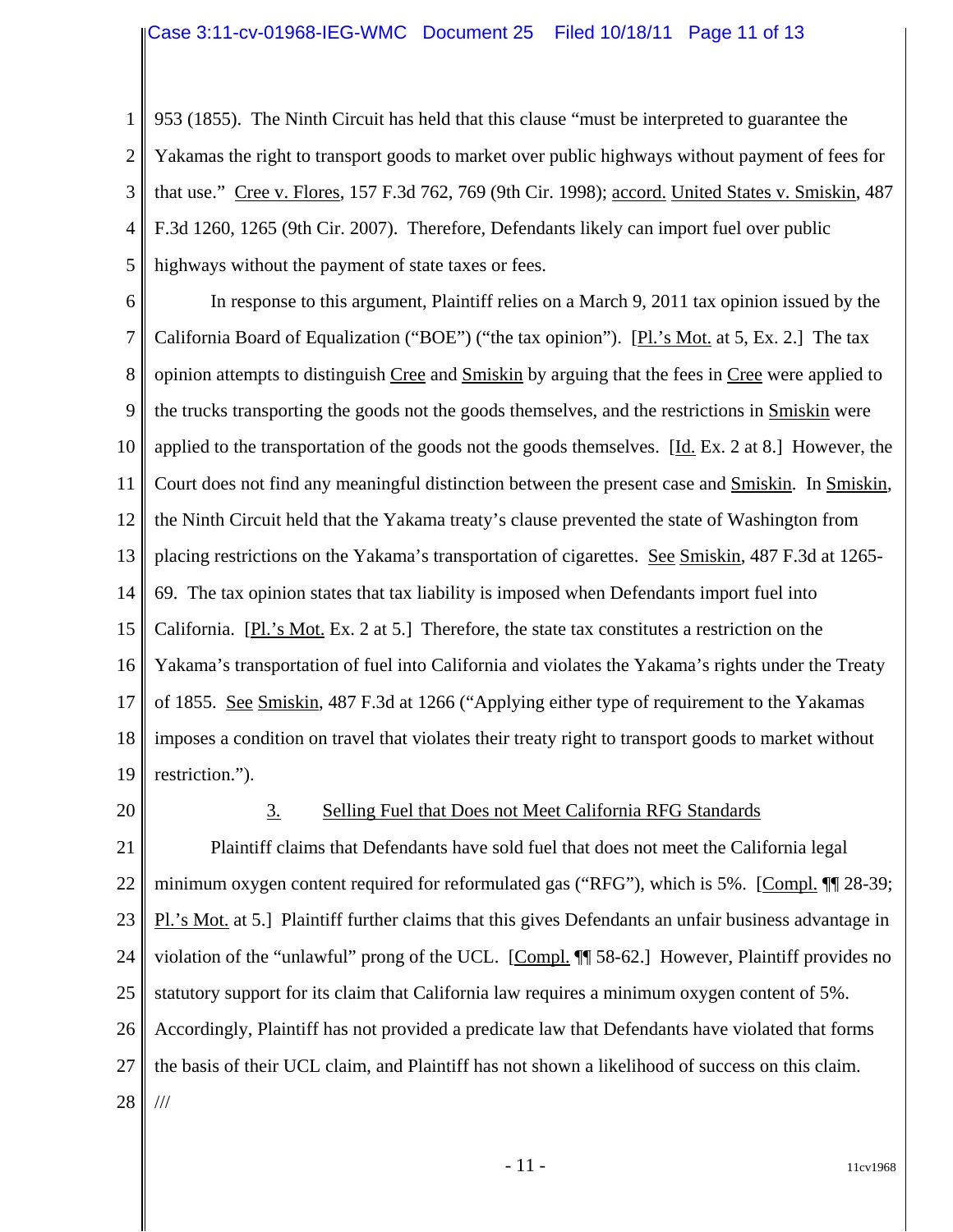1

## 4. Failure to Register to Do Business in the State of California

2 3 4 5 6 Plaintiff claims that Defendant First American Petroleum is not registered to do business with the California Secretary of State in violation of California Corporations Code §§ 2105, 15909.02, 16959, and 17451. [Compl. ¶¶ 16-27.] Plaintiff further claims that this gives Defendants an unfair business advantage in violation of the "unlawful" prong of the UCL. [Id. ¶ 58-62.]

7 8 9 10 11 Plaintiff has not shown a likelihood of success on the merits of this claim. The state statutes relied on by Plaintiff all relate to foreign corporations that conduct "intrastate business." See CAL. CORP. CODE §§ 2105, 15909.02, 16959, 17451. "Intrastate business" is defined as "entering into repeated and successive transactions of its business in this state, other than interstate or foreign commerce." Id. § 191(a).

12 13 14 15 16 17 18 19 The Red Earth Travel Center is on federally recognized tribal trust land. Tribal trust land is treated the same as reservation territory. Kiowa Tribe, 523 U.S. at 763. "Tribes are, foremost sovereign nations." Table Mt. Rancheria, 292 F.3d at 1096; see also Oklahoma Tax Comm'n v. Citizen Band Potawatomi Indian Tribe, 498 U.S. 505, 509 (1991) ("Indian tribes are 'domestic dependent nations' that exercise inherent sovereign authority over their members and territories."). Therefore, Defendants are likely not engaging in "intrastate business" when they sell fuel on tribal trust land, and the sections of the California Corporations Code do not apply to Defendants' activities.

20

# **C. Other Injunction Factors**

21 22 23 24 25 26 27 28 In support of its claim that it will suffer irreparable harm, Plaintiff alleges that it will suffer damage to its competitive position due to its inability to compete with Defendants' lower fuel prices. [Pl.'s Mot. at 8-9; Doc. No. 1-7, Declaration of Dennis C. Rieger ("Rieger Decl.") [[ 37-42.] Damage to a business' competitive position constitutes irreparable harm. See Apple Computer, Inc. v. Formula International, Inc., 725 F.2d 521, 525-26 (9th Cir. 1984). Defendants argue that this claim of irreparable harm is too speculative. [Def.'s Opp'n at 17.] Plaintiff has produced evidence stating that Defendants' sale of fuel at lower prices has already resulted in economic damages to Plaintiff's business and damage to its competitive position with respect to